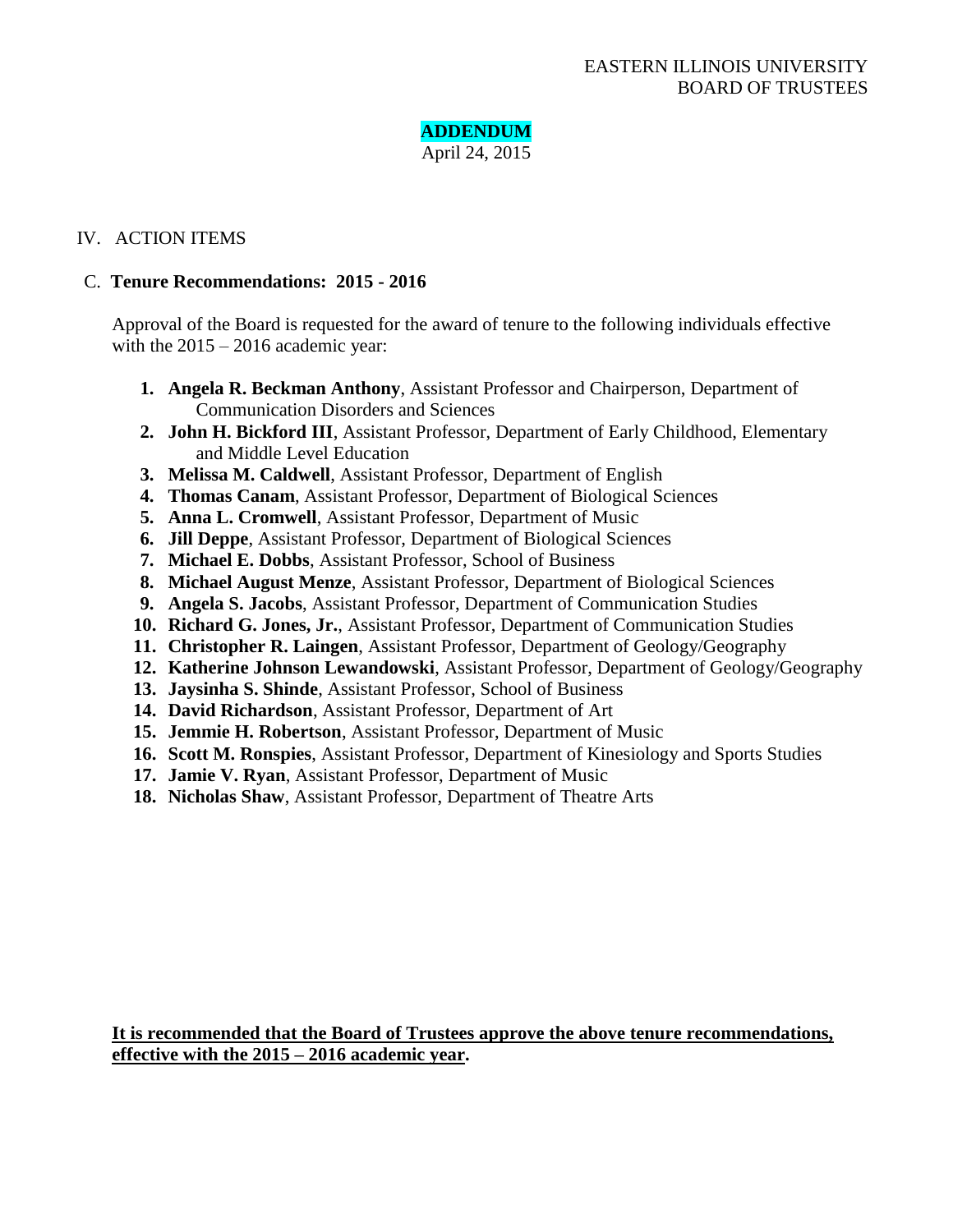## **EASTERN ILLINOIS UNIVERSITY BOARD OF TRUSTEES**

### **ADDENDUM April 24, 2015**

#### IV. ACTION ITEMS

#### D. **FY16 Tuition Recommendations**

### **Proposed FY16 Tuition (Fall 2015, Spring 2016, Summer 2016)**

**Undergraduate** - A student who has not earned the baccalaureate degree will pay the following tuition:

|                                                         | Illinois Resident |                 |                 |
|---------------------------------------------------------|-------------------|-----------------|-----------------|
|                                                         | <b>Present</b>    | <b>Proposed</b> | <b>Increase</b> |
| FY16 New Students – Per Semester Hour                   |                   | \$285.00        |                 |
| Continuing, Non-guaranteed Students – Per Semester Hour | \$269.00          | \$283.00        | \$14.00         |

Effective FY05, state law (110 ILCS 665/10-120) provides that tuition for new undergraduate Illinois resident students will remain the same for four continuous academic years. The guaranteed tuition rate period is extended for undergraduate degree programs approved by the University for completion in more than four years. The extension is limited to the minimum number of additional semester(s) to complete the program as approved by the University. This list of programs approved by the University for completion in more than four years is maintained by the Provost. In addition, state law limits the tuition increase applied in a continuing resident undergraduate student's fifth and sixth years. Continuing, non-guaranteed students are charged the guaranteed student rate for two fiscal years prior.

Previous Rates:

| FY15 Guaranteed Students – Per Semester Hour | \$283.00 |
|----------------------------------------------|----------|
| FY14 Guaranteed Students – Per Semester Hour | \$283.00 |
| FY13 Guaranteed Students – Per Semester Hour | \$279.00 |

#### **Non-Resident**

|                                              | <b>Present</b> | <b>Proposed</b> | Increase   |
|----------------------------------------------|----------------|-----------------|------------|
| FY16 New Students – Per Semester Hour        |                | \$356.00        |            |
| Continuing Students – Per Semester Hour      | \$849.00       | \$356.00        | - \$493.00 |
| Footnote - Previous Rates:                   |                |                 |            |
| FY15 Guaranteed Students – Per Semester Hour | \$849.00       |                 |            |
| FY14 Guaranteed Students – Per Semester Hour | \$849.00       |                 |            |
| FY13 Guaranteed Students – Per Semester Hour | \$837.00       |                 |            |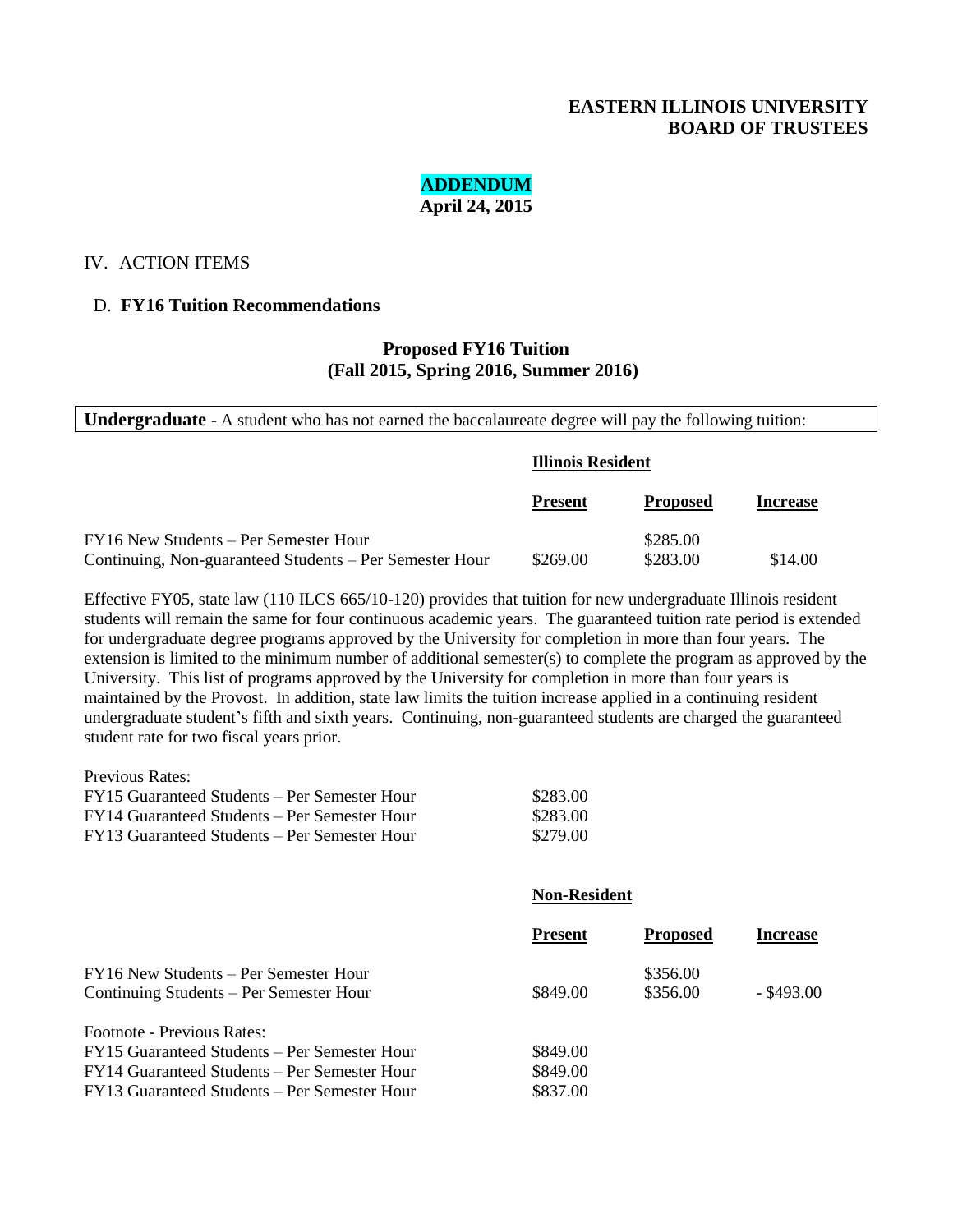# D. **FY16 Tuition Recommendations (Cont.)**

Graduate **-** A post-baccalaureate student will pay the following tuition (regardless of the level of courses in which he/she enrolls):

|                          | <b>Illinois Resident</b> |                 |                 |
|--------------------------|--------------------------|-----------------|-----------------|
|                          | <b>Present</b>           | <b>Proposed</b> | <b>Increase</b> |
| <b>Per Semester Hour</b> | \$283.00                 | \$285.00        | \$2.00          |
|                          | <b>Non-Resident</b>      |                 |                 |
|                          | <b>Present</b>           | <b>Proposed</b> | <b>Increase</b> |
| <b>Per Semester Hour</b> | \$679.00                 | \$684.00        | \$5.00          |

**It is recommended that the Board of Trustees approve the above tuition recommendations for FY16.**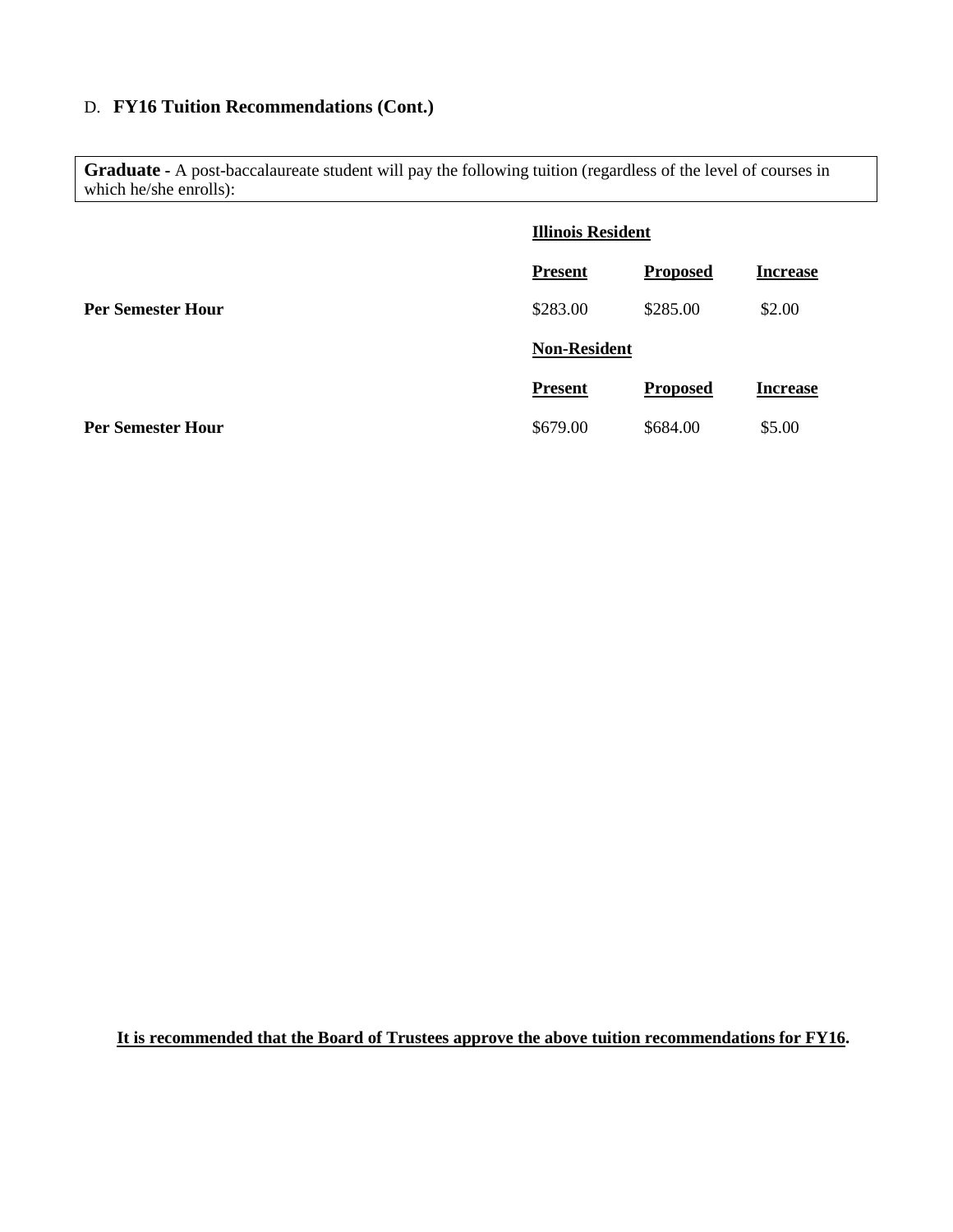## **EASTERN ILLINOIS UNIVERSITY BOARD OF TRUSTEES**

# **ADDENDUM**

## **April 24, 2015**

### IV. ACTION ITEMS

## D. **FY16 Fee Recommendations**

| <b>FY16 Student Fee Increases</b><br>(Fall 2015, Spring 2016, Summer 2016) |                |                 |                 |  |
|----------------------------------------------------------------------------|----------------|-----------------|-----------------|--|
|                                                                            | <b>Present</b> | <b>Proposed</b> | <b>Increase</b> |  |
| <b>Academic Computer Technology</b>                                        | \$4.58         | \$6.25          | \$1.67          |  |

Rationale**:** Resources will be used to help cover increases in maintaining over 200 technology enhanced classrooms, several computer labs, and multiple software licenses.

|                              | <b>Present</b> | <b>Proposed</b> | <b>Increase</b>                 |
|------------------------------|----------------|-----------------|---------------------------------|
| <b>Student Legal Service</b> | \$5.22         | \$5.45          | $\frac{\text{S}}{\text{S}}$ .23 |

Rationale: Resources will be used to help cover increases in office supplies, equipment maintenance, and legal materials.

|                           | <b>Present</b> | <b>Proposed</b> | <b>Increase</b> |
|---------------------------|----------------|-----------------|-----------------|
| <b>Campus Improvement</b> | \$12.00        | \$10.50         | $-$ \$1.50      |
| (Campus-wide Component)   |                |                 |                 |

Rationale: A readjustment of this fee will help provide additional resources to two academic areas including Academic Technology and Journalism/Student Publications.

|                         | <b>Present</b> | <b>Proposed</b> | <b>Increase</b> |
|-------------------------|----------------|-----------------|-----------------|
| <b>Student Activity</b> | \$2.77         | \$3.75          | .98             |

Rationale: Additional resources generated from this fee will be used to offset increases in office supplies, equipment maintenance, and student wages.

|                      | <b>Present</b> | <b>Proposed</b> | <b>Increase</b> |
|----------------------|----------------|-----------------|-----------------|
| <b>Athletics Fee</b> | \$8.64         | \$13.00         | \$4.36          |

Rationale: Resources generated from this fee will be used, in part, to help offset significant revenue reductions. The revenue is needed to fund academic support services, medical and insurance costs, injury prevention and rehabilitation athletic training services, team travel, officials, and student recruitment. Payment of this fee provides students with free admission to all EIU athletic events.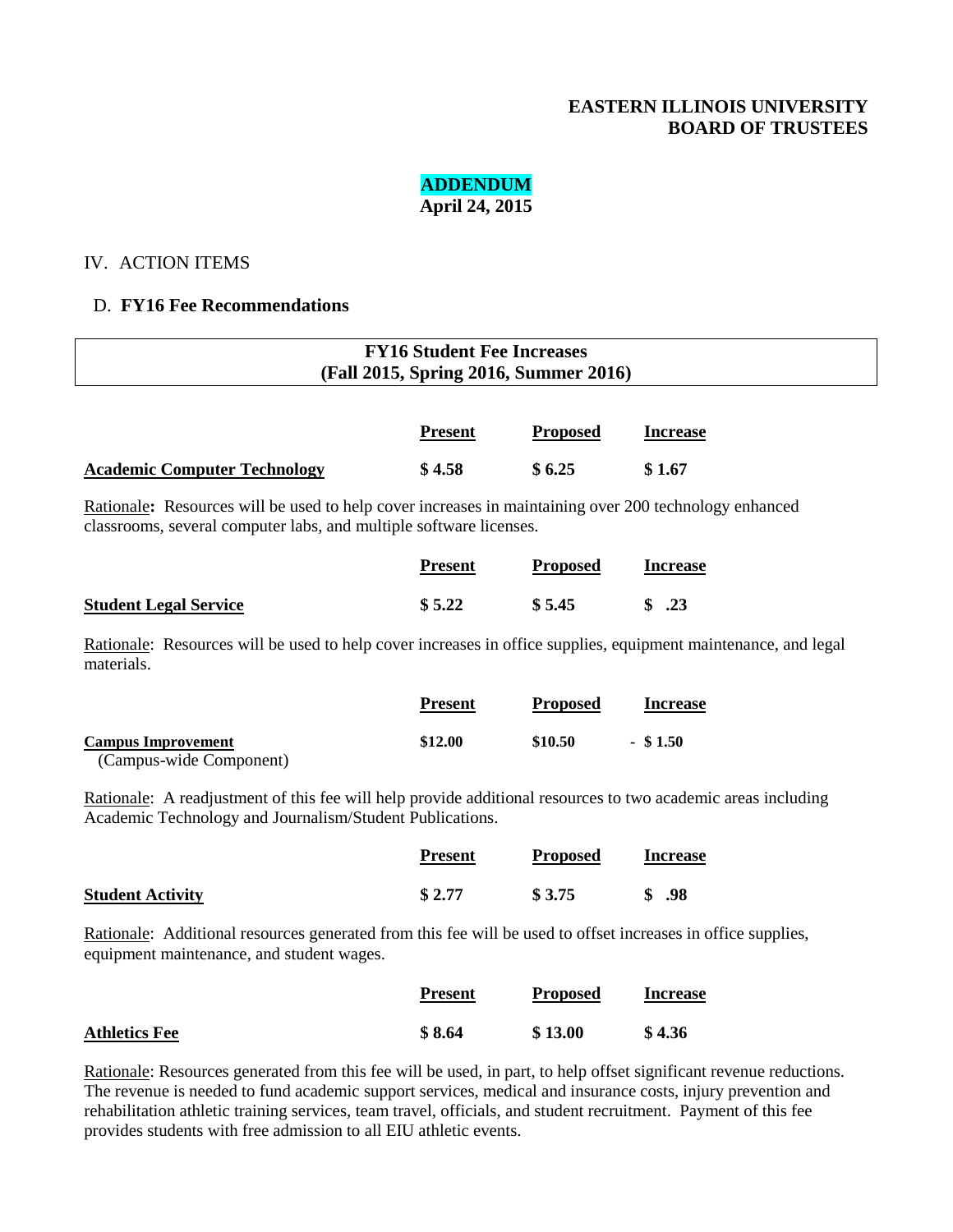# D. **FY16 Fee Recommendations (Cont.)**

|                    | <b>Present</b> | <b>Proposed</b> | <b>Increase</b>                 |
|--------------------|----------------|-----------------|---------------------------------|
| <b>Concert Fee</b> | \$.57          | $\$\,.80$       | $\frac{\text{S}}{\text{S}}$ .23 |

Rationale: The proposed increase will be used to help address increases in honoraria, sound and lighting, and marketing expenses.

|                             | <b>Present</b> | <b>Proposed</b> | <b>Increase</b> |
|-----------------------------|----------------|-----------------|-----------------|
| <b>Student Publications</b> | \$.67          | \$1.00          | .33             |

Rationale: The proposed increase will be used to help address increases in printing, technology, and supplies.

**It is recommended that the Board of Trustees approve the above fee recommendations for FY16.**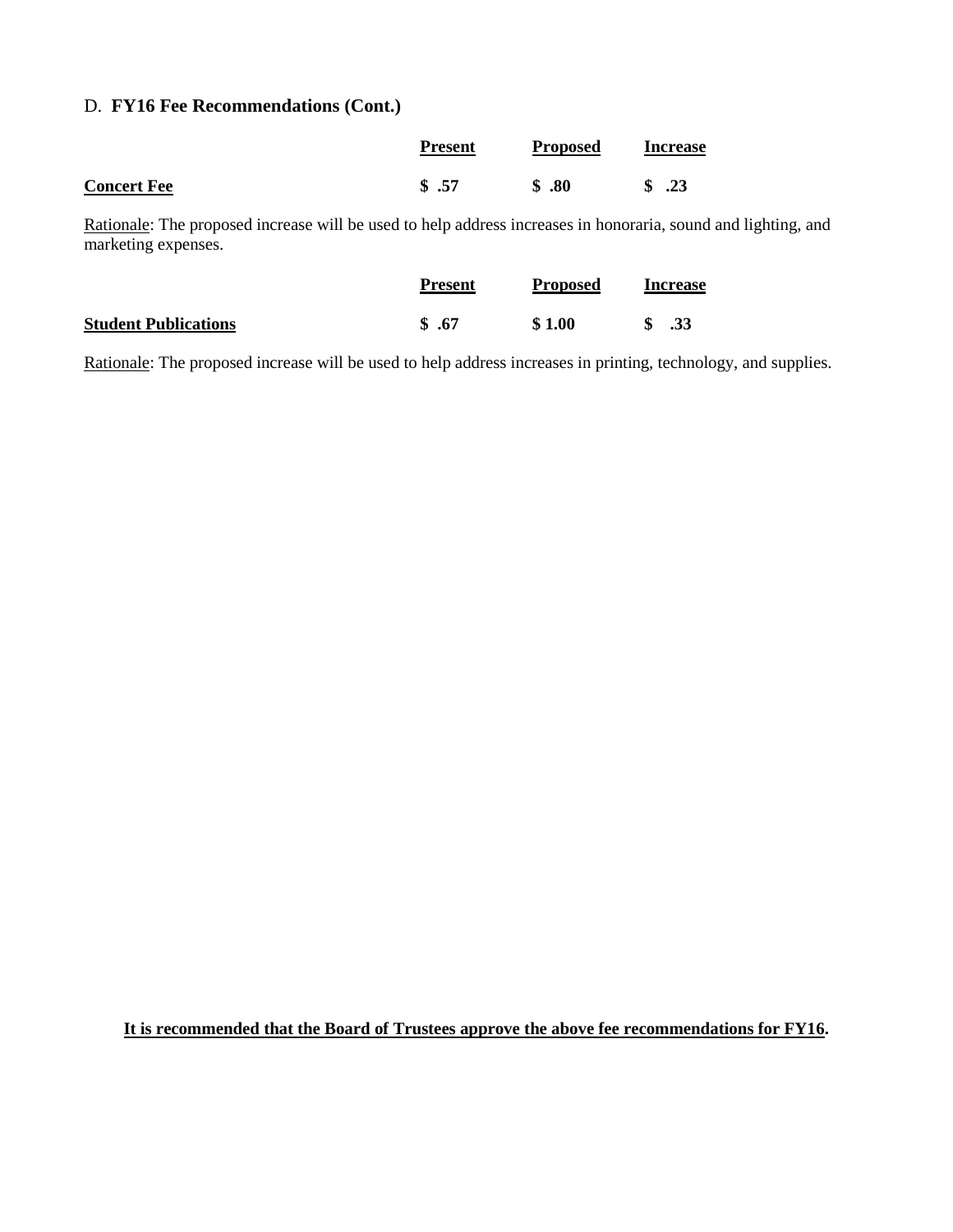

### IV. ACTION ITEMS

### E. **Personnel Contracts**

Article II.C.2 of the Board of Trustees Governing Policies permits the President of the University to offer multi-year contracts to certain administrative personnel at Eastern Illinois University with prior approval of the Board. Dr. Perry is recommending that the Board authorize him to offer the following contract:

**1. Ms. Rehema Barber, Director, Tarble Arts Center,** a two-year contract for the period June 15, 2015 through June 30, 2017.

**It is recommended that the Board of Trustees authorize President Perry to offer a two-year contract to Ms. Barber.**